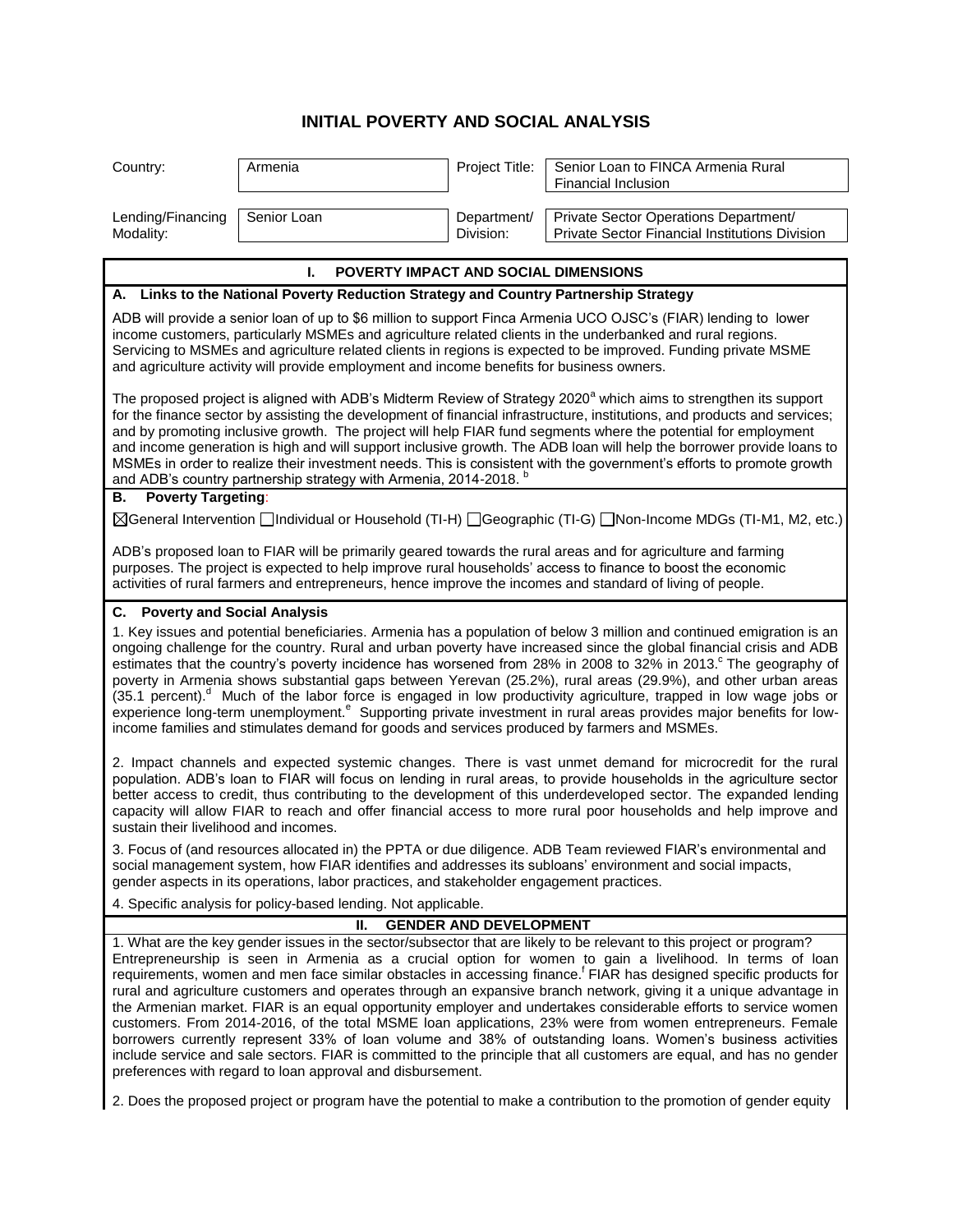| and/or empowerment of women by providing women's access to and use of opportunities, services, resources,<br>assets, and participation in decision making?<br>□ No FIAR's program recognizes the issues raised in the CPS that both men and women face<br>$\boxtimes$ Yes<br>challenges of accessing financing for entrepreneurial activities. FIAR, through this proposed loan, will help extend<br>more loans to women farmers and entrepreneurs.                                                                                                                                                                                                                                                                                                                                                                                                                                                                                                                                                                                                                                                                            |  |  |  |  |
|--------------------------------------------------------------------------------------------------------------------------------------------------------------------------------------------------------------------------------------------------------------------------------------------------------------------------------------------------------------------------------------------------------------------------------------------------------------------------------------------------------------------------------------------------------------------------------------------------------------------------------------------------------------------------------------------------------------------------------------------------------------------------------------------------------------------------------------------------------------------------------------------------------------------------------------------------------------------------------------------------------------------------------------------------------------------------------------------------------------------------------|--|--|--|--|
| 3. Could the proposed project have an adverse impact on women and/or girls or widen gender inequality?<br>$\boxtimes$ No The project is expected to provide women in the rural areas better access to credit.<br>$\Box$ Yes                                                                                                                                                                                                                                                                                                                                                                                                                                                                                                                                                                                                                                                                                                                                                                                                                                                                                                    |  |  |  |  |
| 4. Indicate the intended gender mainstreaming category:<br>$\Box$ EGM (effective gender mainstreaming)<br>GEN (gender equity)<br>$\boxtimes$ SGE (some gender elements)<br>$\Box$ NGE (no gender elements)<br><b>PARTICIPATION AND EMPOWERMENT</b><br>III.                                                                                                                                                                                                                                                                                                                                                                                                                                                                                                                                                                                                                                                                                                                                                                                                                                                                     |  |  |  |  |
| 1. Who are the main stakeholders of the project, including beneficiaries and negatively affected people? Identify how<br>they will participate in the project design.<br>The stakeholders of the project include the FIAR and its local branches, and subborrowers (farmers and<br>entrepreneurs) from the rural areas.                                                                                                                                                                                                                                                                                                                                                                                                                                                                                                                                                                                                                                                                                                                                                                                                        |  |  |  |  |
| 2. How can the project contribute (in a systemic way) to engaging and empowering stakeholders and beneficiaries,<br>particularly, the poor, vulnerable and excluded groups? What issues in the project design require participation of the<br>poor and excluded?                                                                                                                                                                                                                                                                                                                                                                                                                                                                                                                                                                                                                                                                                                                                                                                                                                                               |  |  |  |  |
| FIAR has been actively engaged in client outreach, as part of its branch network expansion in the country. One of<br>the newest FIAR Initiatives, Borrow Wisely campaign, is a financial literacy outreach Program to its clients to promote<br>good practices on responsible finance and offer microfinance services to the poor in the rural areas. This program<br>ensures that clients understand the importance of calculating repayment capacity, are able to compare the terms<br>and total costs of different loans, understand the contents of the contract, understand and use their right to<br>complain, and are aware of the risks and consequences of over indebtedness. FIAR also organizes community<br>outreach meetings, where FIIAR staff explains to potential and existing clients how microfinance works, what it<br>means and how one can benefit from it. This creates a great platform for questions from the clients and immediate<br>response from the staff.                                                                                                                                       |  |  |  |  |
| 3. What are the key, active, and relevant civil society organizations in the project area? What is the level of civil<br>society organization participation in the project design? There is a very limited space to involve CSOs.<br>L $\boxtimes$ Information generation and sharing $\Box$ Consultation<br>$\Box$ Collaboration $\Box$ Partnership                                                                                                                                                                                                                                                                                                                                                                                                                                                                                                                                                                                                                                                                                                                                                                           |  |  |  |  |
| 4. Are there issues during project design for which participation of the poor and excluded is important? What are they<br>and how shall they be addressed? $\Box$ Yes<br>$\boxtimes$ No                                                                                                                                                                                                                                                                                                                                                                                                                                                                                                                                                                                                                                                                                                                                                                                                                                                                                                                                        |  |  |  |  |
| IV.<br><b>SOCIAL SAFEGUARDS</b>                                                                                                                                                                                                                                                                                                                                                                                                                                                                                                                                                                                                                                                                                                                                                                                                                                                                                                                                                                                                                                                                                                |  |  |  |  |
| A. Involuntary Resettlement Category $\Box A \Box B \Box C \Box F$ (treated as C)                                                                                                                                                                                                                                                                                                                                                                                                                                                                                                                                                                                                                                                                                                                                                                                                                                                                                                                                                                                                                                              |  |  |  |  |
| 1. Does the project have the potential to involve involuntary land acquisition resulting in physical and economic<br>$\boxtimes$ No The proposed loan will fund FIAR's lower income customers as well as MSMEs<br>displacement? $\Box$ Yes<br>in underbanked rural regions. The majority of the sub-loans will be provided for agribusiness (e.g. livestock raising,<br>farming) and micro-entrepreneurial purposes. The subloans under the ADB loan are expected to have minimal or no<br>adverse social impacts: no land acquisition, physical/economic displacements nor impact on Indigenous Peoples<br>communities is foreseen in relation to any activities of the sub-borrowers. FIAR will apply ADB's prohibited<br>investment activities list, exclude subloans that are classified as Category A or B for involuntary resettlement, and<br>ensure that investments using ADB funds abide by applicable national laws and regulations. FIAR's environmental<br>and social management system (ESMS) will be enhanced to ensure that subloans will be screened and categorized<br>for involuntary resettlement impacts. |  |  |  |  |
| 2. What action plan is required to address involuntary resettlement as part of the PPTA or due diligence process?<br>$\Box$ Resettlement plan<br>$\Box$ Resettlement framework<br>Social impact matrix<br>None<br>$\boxtimes$ Environmental and social management system arrangement                                                                                                                                                                                                                                                                                                                                                                                                                                                                                                                                                                                                                                                                                                                                                                                                                                           |  |  |  |  |
| <b>B. Indigenous Peoples Category</b> $\Box A \Box B \Box C \boxtimes F$ (treated as C)                                                                                                                                                                                                                                                                                                                                                                                                                                                                                                                                                                                                                                                                                                                                                                                                                                                                                                                                                                                                                                        |  |  |  |  |
| 1. Does the proposed project have the potential to directly or indirectly affect the dignity, human rights, livelihood<br>$\boxtimes$ No<br>systems, or culture of indigenous peoples?<br>$\Box$ Yes<br>2. Does it affect the territories or natural and cultural resources indigenous peoples own, use, occupy, or claim, as<br>Majority of the sub-loans under the project will be provided for<br>their ancestral domain? $\Box$ Yes<br>$\boxtimes$ No<br>agribusiness (e.g. livestock raising, farming) and micro-entrepreneurial purposes. Most of subloans will be used in<br>the rural areas. None of the subloan activities will be confined to any specific ethnic group or implemented in habitats<br>or territory of indigenous peoples. The subloans are not expected to have direct or indirect impacts on Indigenous                                                                                                                                                                                                                                                                                             |  |  |  |  |